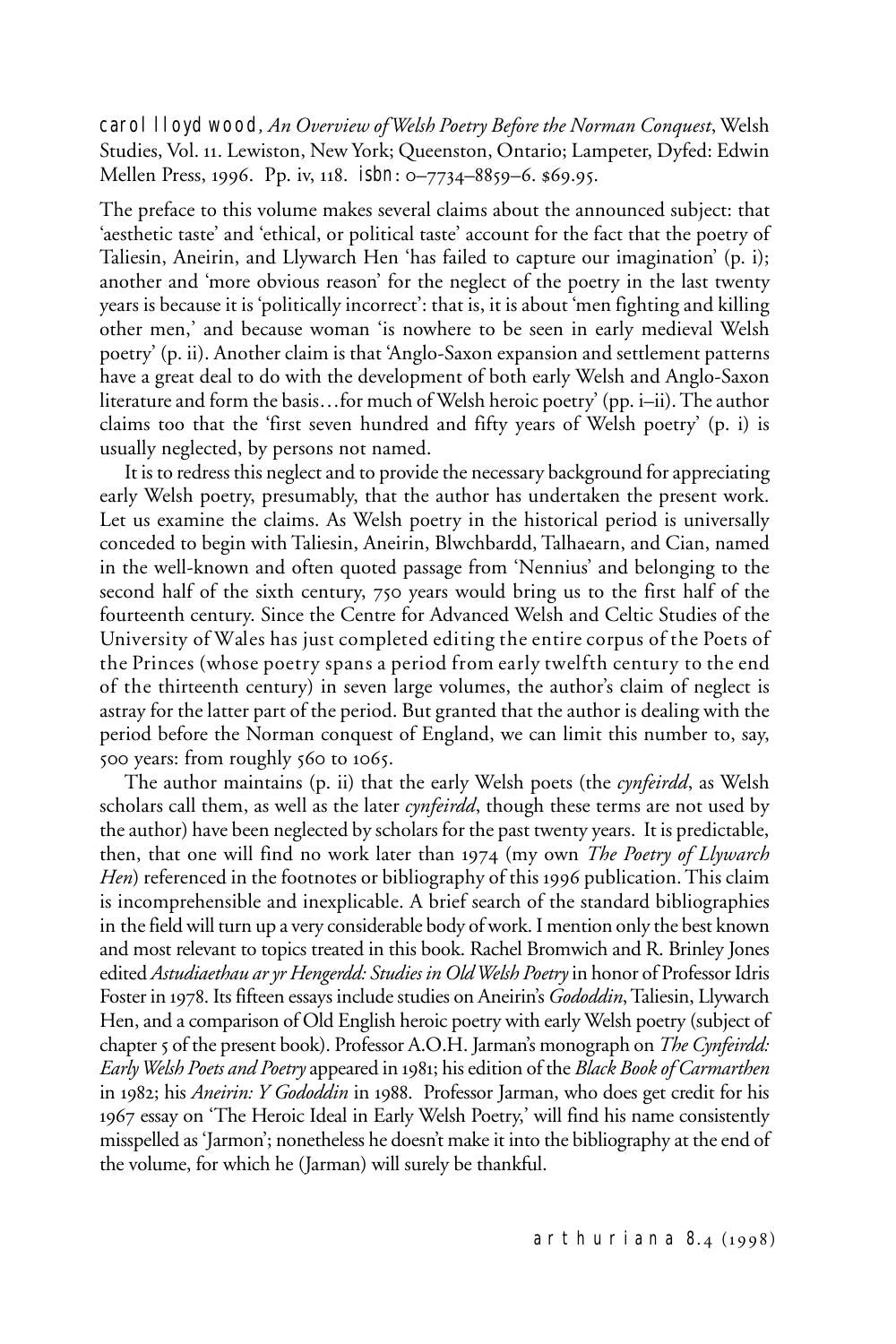During this 'fallow' twenty-year period there also appeared the *Guide to Welsh Literature: vol. I* (1976, rev. ed. 1992), with chapters on every topic in the book under review pertaining to early Welsh poets and the historical background of their poetry; Wendy Davies' history of *Wales in the Early Middle Ages* (1982); *Early Welsh Poetry: Studies in the Book of Aneirin* ed. Brynley F. Roberts (1988); Jenny Rowland, *Early Welsh Saga Poetry: a Study and Edition of the Englynion* (Cambridge, 1990; 688 pp!). There is also plenty of material pertinent to this period of Welsh poetry and, therefore, to the subject of this book in articles in journals such as *Llên Cymru, Studia Celtica, Cambridge* [now *Cambrian*] *Medieval Celtic Studies, Ysgrifau Beirniadol*, etc. etc. One thinks, for example, of the important contributions of Dr. Marged Haycock on Taliesin. Ignoring this wealth of material relevant to the study of Welsh poetry before 1066 is more than just serious oversight; to suggest that it doesn't exist is even worse.

We are told that understanding the political background—'the establishment of Wessex, a westward expansion by the Mercians, and the establishment of Northumbria,' will then allow us to approach the poetry of the period as art. I would say that this is a dubious proposition at best: that to understand the art of Welsh poetry we need to have a good command of Welsh, a knowledge of the literary tradition, and an acquaintance with the traditional metres and genres of both Welsh poetry and the Celtic tradition from which it stems. An author who writes that 'even the modern reader, unprejudiced by notions of Prince Maelgwn's wickedness [the fulminations of Gildas], is likely to find the idea of poems to praise a ruler somewhat offensive' (p. 1) is unlikely to have much of a sense of traditional Celtic genres of eulogy and elegy.

The preface closes by pointing out that 'neither the Welsh nor their poets have forgotten that period in their history when their land was invaded and taken over.' To demonstrate this she quotes two poems by the poet R.S. Thomas, whom she claims is 'Wales's greatest modern poet' (p. iii). I fail to understand the author's strategy here—is a perverse irony at work? She speaks of the English as agents of ruin and loss where the Welsh are concerned. Many would argue that it is the Welsh language that has suffered most ruin and loss at the hands of the English, and how better to demonstrate this than quote a poet who writes of Welsh woes in English? R.S. Thomas's credentials as poet and patriot are not at issue here, rather it is the author's confusion of two traditions of poetry in Wales, a Welsh one and an English one (earlier, she writes of the 'great figures' of Welsh poetry 'from Dafydd ap Gwilym to R.S. Thomas'). It would have been much more to the point being made here to quote from Welsh language poets who have written brilliantly of the Welsh sense of loss and have a profound sense of the histories and destinies of their native land, poets like Waldo Williams, Saunders Lewis, and Gwenallt.

The work is divided into five chapters, dealing with 'Historical Backgrounds,' 'Taliesin and the *Gododdin*,' 'The Llywarch Hen and Heledd Cycles,' 'The Triads, the 'Graves' Stanzas, and the *Armes Prydein*,' and 'The Welsh Influence.' The first chapter deals in some detail with the historical evidence of sources such as Gildas, Bede, 'Nennius' (I put the name in quotation marks because of the numerous problems surrounding the name and the attribution of the *Historia Brittonum*; see D. Dumville,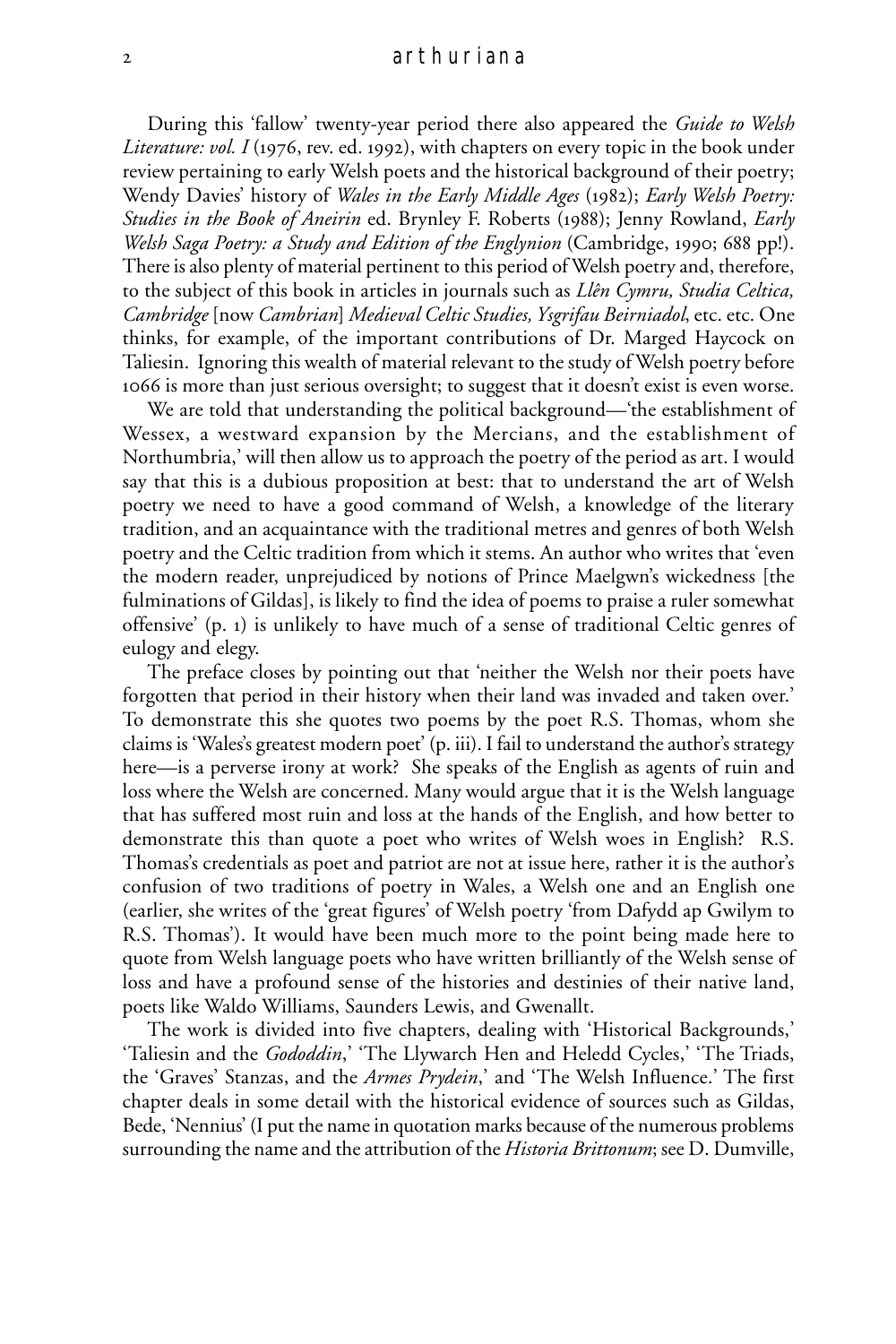'"Nennius" and the *Historia Brittonum, Studia Celtica'* 10/11 (1975–76), 78–95). These are very difficult sources and a good deal of work has been done on them recently which would affect the assumptions underlying the author's use of the material. In particular, see *Gildas: New Approaches*, ed. Michael Lapidge and David Dumville (1984), with chapters on Gildas' education, dating in the work, geographical perspective, imagery, and, perhaps most importantly, the essay by Patrick Sims-Williams there on 'Gildas and Vernacular Poetry.' Wood is also apparently unaware of J.E. Williams, 'Gildas, Maelgwn and the Bards' in *Welsh Society and Nationhood* (Cardiff, 1984). But then there are few references to secondary sources in this chapter, and the historical survey to 1065 reads rather like an encyclopedia entry.

The second chapter is on what Welsh scholars would call the *cynfeirdd* or 'early poets,' to wit, Taliesin and Aneirin (the title of the chapter might lead the uninitiated to believe that Taliesin and not Aneirin was the author of *Gododdin*). The author's principal source for Taliesin's work is J.E. Caerwyn Williams's translation, with some additions, of Sir Ifor Williams's *Canu Taliesin*. This has not been superseded in print, though Marged Haycock's 1983 University of Wales dissertation, 'Llyfr Taliesin: Astudiaethau ar Rai Agweddau,' should be consulted by serious students of Taliesin. In discussing Taliesin's poem to Cynan Garwyn, the author claims that it displays 'little of the subtlety and artistry found in other works attributed to [Taliesin]' (p. 26). We are not given a basis for this judgment, but a few lines later we see that it apparently is based on remarks made by Professor Jarman in his 1967 essay on 'The Heroic Ideal.' It is a judgment that contrasts sharply with the high praise accorded the poem by its editor, Sir Ifor Williams (J.E.C. Williams, *op. cit*., p. xxxv), the author's source.

The section on Aneirin's *Gododdin* suffers from lack of exposure to the wealth of scholarship on that work over the last twenty years, as I have noted above; in particular see Roberts 1988. The author repeats Kenneth Jackson's arguments for the authenticity of the *Gododdin* (that is, that the work is a more or less contemporary account of an actual battle), one of which is that there would be no reason to fabricate such a work. In this connection, it is worth remembering that among the late medieval marginalia in *The Book of Aneirin* is one repeated virtually three times*: ymladd heb aruav yw ymryson heb y llyfr hwnn* 'entering into poetic debate without this book is like going into combat without weapons.' In other words, for medieval Welsh poets the *Gododdin* was test material of a sort. That doesn't mean that it is not an authentic record of some possibly identifiable battle fought by some men most of whom are impossible to identify from other sources, but it doesn't rule out the possibility that it was composed as a level of achievement to be reached by poets hoping to advance their standings in open competition.

Chapter 3 brings us to what Welsh scholars call the later *cynfeirdd*, a category that includes the Llywarch Hen and Heledd poems. My 1974 book took issue with Sir Ifor Williams's theory that these poems are 'fugitive' verse from a lost cycle of tales about Llywarch and Heledd. My views have recently been challenged in great detail by Dr. Jenny Roland 1990 (see above), a book that *cannot* be ignored by anyone writing on this topic, but which makes no appearance here. I take this opportunity